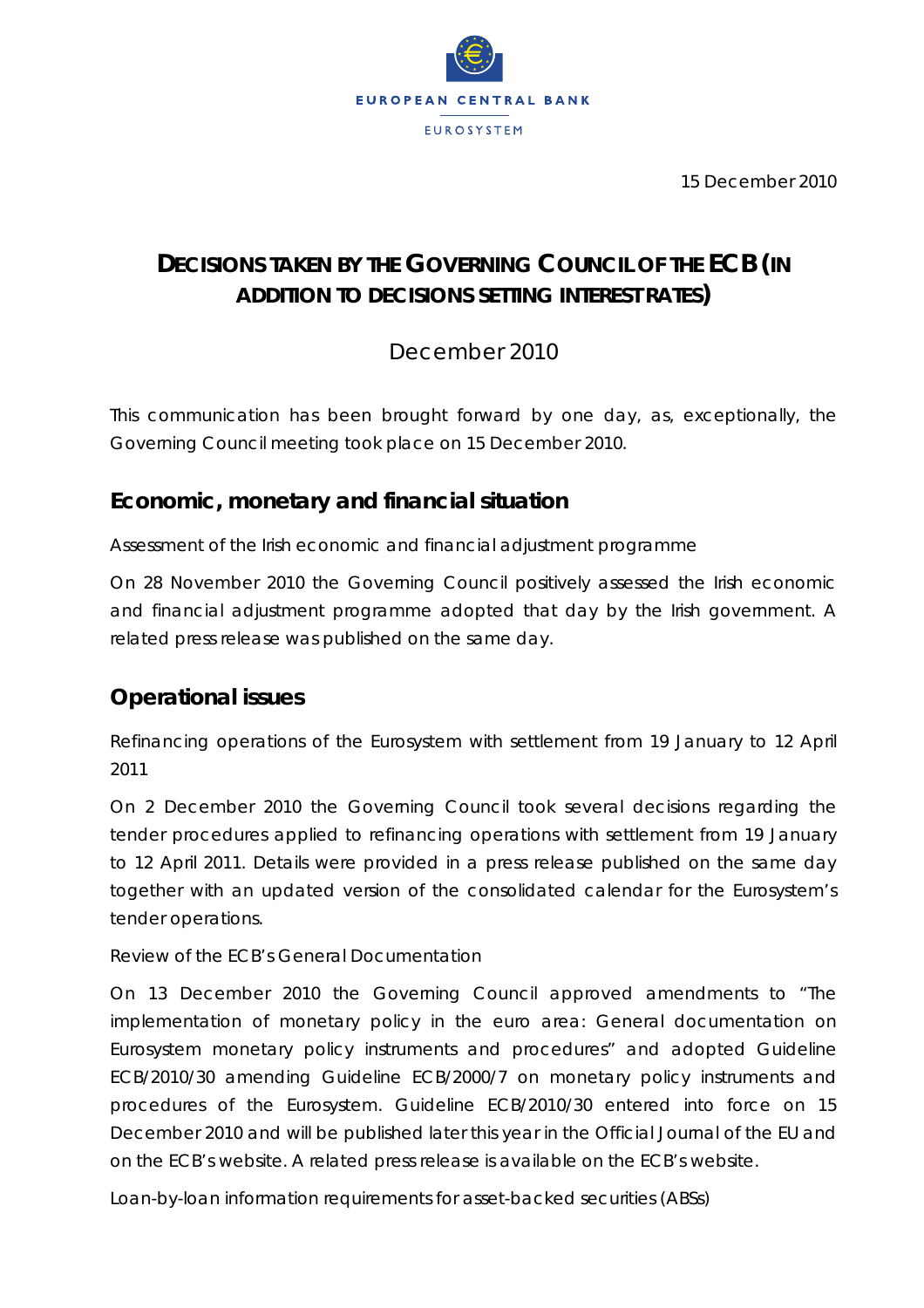On 15 December 2010 the Governing Council decided on the establishment of loanby-loan information requirements for ABSs in the Eurosystem collateral framework. It is foreseen that, upon completion of the necessary data handling infrastructure, the provision of loan-by-loan information will become an eligibility requirement, first for retail mortgage-backed securities, before gradually being phased in for other ABSs. A related press release is available on the ECB's website.

## **Advice on legislation**

*ECB Opinion on the proposal for a regulation of the European Parliament and of the Council amending Regulation (EC ) No 1060/2009 on credit rating agencies* 

On 19 November 2010 the Governing Council adopted this Opinion at the request of the Council of the European Union (CON/2010/82).

*ECB Opinion on the restructuring of banks in Germany* 

On 19 November 2010 the Governing Council adopted this Opinion at the request of the German Federal Ministry of Finance (CON/2010/83).

*ECB Opinion on the minimum reserves framework in Estonia* 

On 26 November 2010 the Governing Council adopted this Opinion at the request of Eesti Pank (CON/2010/84).

*ECB Opinion on the ratification or implementation of a Postal Payment Services Agreement* 

On 30 November 2010 the Governing Council adopted this own-initiative Opinion (CON/2010/85).

*ECB Opinion on the temporary holding of shares by credit institutions in the course of financial reconstructions or rescue operations of undertakings in Romania* 

On 3 December 2010 the Governing Council adopted this Opinion at the request of Banca Naţională a României (CON/2010/86).

*ECB Opinion on authenticity, fitness checking and recirculation of euro banknotes and on sanctions for the failure to protect euro banknotes and coins against counterfeiting in Greece* 

On 6 December 2010 the Governing Council adopted this Opinion at the request of the Bank of Greece (CON/2010/87).

*ECB Opinion on the increase of the Banque de France's capital and statutory reserve* 

On 9 December 2010 the Governing Council adopted this Opinion at the request of the French Ministry for Economic Affairs, Industry and Employment (CON/2010/88).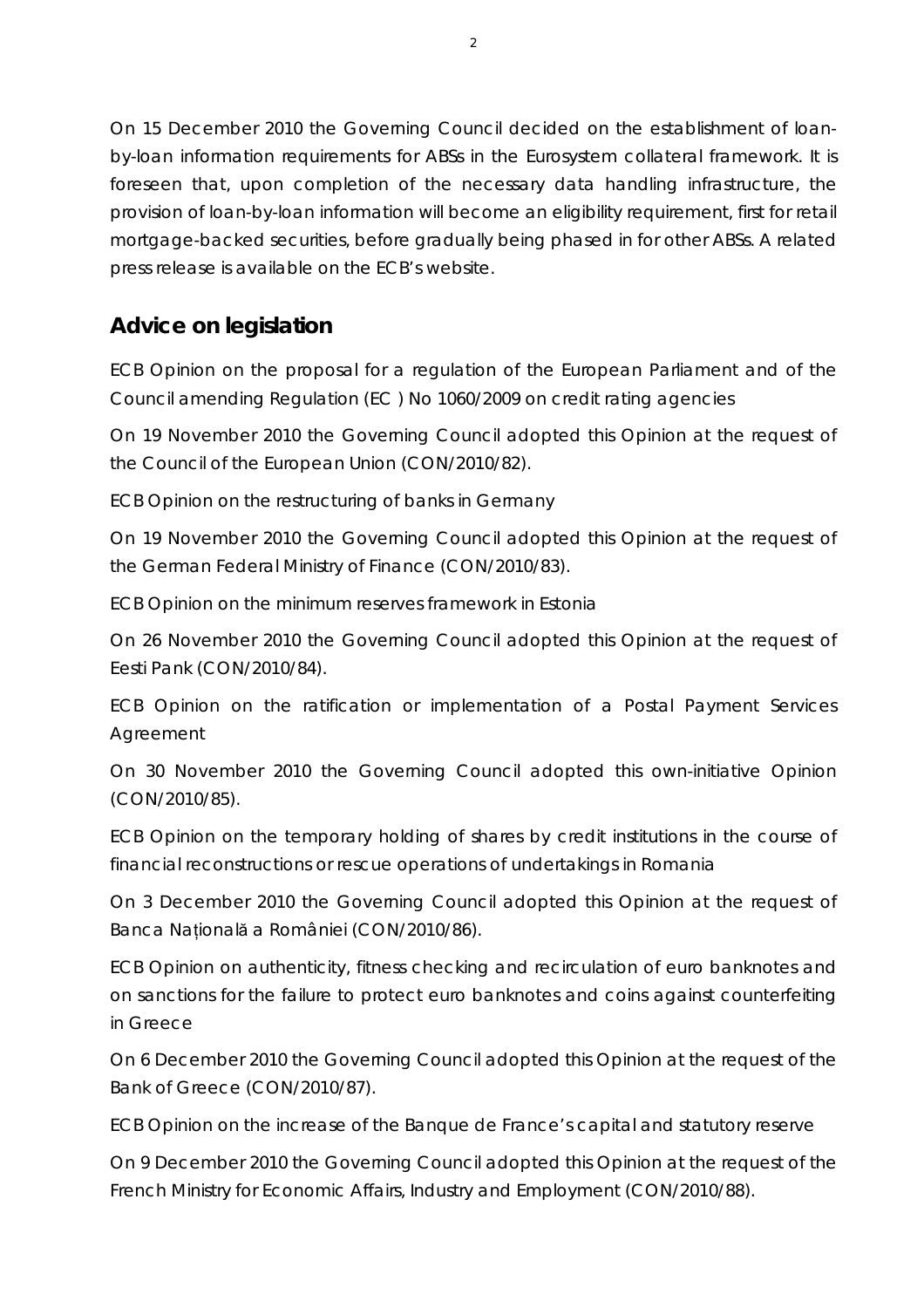*ECB Opinion on certain new provisions on cash currency circulation in Slovakia* 

On 9 December 2010 the Governing Council adopted this Opinion at the request of Národná banka Slovenska (CON/2010/89).

*ECB Opinion on authenticity, fitness checking and recirculation of euro banknotes in Malta* 

On 13 December 2010 the Governing Council adopted this Opinion at the request of the Central Bank of Malta (CON/2010/90).

*ECB Opinion on the appointment and dismissal of Monetary Council members and the remuneration of the members of the Magyar Nemzeti Bank's Supervisory Board* 

On 13 December 2010 the Governing Council adopted this Opinion at the request of the Hungarian Ministry of the National Economy (CON/2010/91).

## **Corporate governance**

### *Recast of legal acts linked to the implementation of the Securities Markets Programme*

On 25 November 2010 the Governing Council adopted Decision ECB/2010/23 on the allocation of monetary income of the national central banks of Member States whose currency is the euro (recast) and Decision ECB/2010/24 on the interim distribution of the income of the European Central Bank on euro banknotes in circulation and arising from securities purchased under the securities markets programme (recast). Both legal acts will be published in the *Official Journal of the EU* and made available on the ECB's website.

### *Legal acts related to an increase in the ECB's capital*

On 13 December 2010 the Governing Council adopted Decision ECB/2010/26 on the increase of the European Central Bank's capital and Decision ECB/2010/27 on the paying-up of the increase of the European Central Bank's capital by the national central banks of Member States whose currency is the euro. Furthermore, the General Council of the ECB adopted Decision ECB/2010/28 on the paying-up of the European Central Bank's capital by the non-euro area national central banks. Decision ECB/2010/26 increases the ECB's subscribed capital from EUR 5.76 billion to EUR 10.76 billion with effect from 29 December 2010. All three legal acts will be published in the *Official Journal of the EU* and made available on the ECB's website. More detailed information can be found in a related press release published today on the ECB's website.

2011 Eurosystem Procurement Coordination Office (EPCO) budget and procurement *plan*